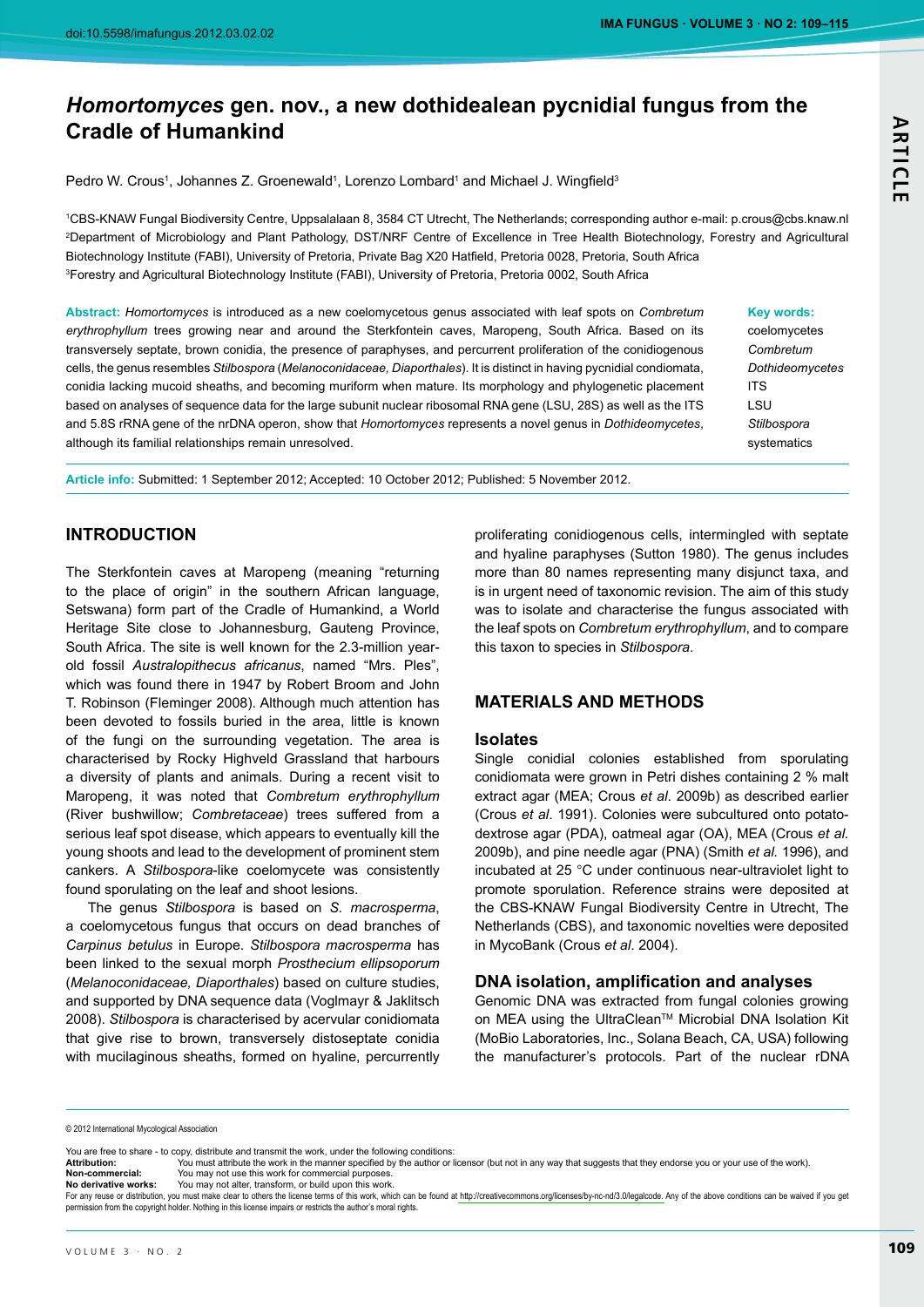| ш |  |
|---|--|
| ┙ |  |
| U |  |
|   |  |
| ⊢ |  |
| ≃ |  |
| ⋖ |  |

| Table 1. Collection details and GenBank accession numbers of isolates for which novel sequences were generated in this study.<br>Species                                                                      | Strain no. <sup>1</sup> | Substrate                               | Country                                       | Collector                               |                                 | GenBank accession no. <sup>2</sup> |
|---------------------------------------------------------------------------------------------------------------------------------------------------------------------------------------------------------------|-------------------------|-----------------------------------------|-----------------------------------------------|-----------------------------------------|---------------------------------|------------------------------------|
|                                                                                                                                                                                                               |                         |                                         |                                               |                                         | ΓS                              | ຼິຍາ                               |
| Homortomyces combreti                                                                                                                                                                                         | CBS 132554; CPC 19800   | Combretum erythrophyllum, leaves        | South Africa: Maropeng                        | P.W. Crous & M.J. JX517280<br>Wingfield |                                 |                                    |
|                                                                                                                                                                                                               | CBS 132555; CPC 19808   | Combretum erythrophyllum, leaves        | South Africa: Maropeng                        | P.W. Crous & M.J. JX517281<br>Wingfield |                                 | JX517291                           |
| Sclerostagonospora sp.                                                                                                                                                                                        | CBS 118142; CMW 18281   | Elegia equisetacea, dead culm           | South Africa: Kirstenbosch                    | S. Lee                                  | DQ286766 / DQ286770<br>JX517282 |                                    |
|                                                                                                                                                                                                               | CBS 118146; CMW 17948   | Cannomois virgata, dead culm            | South Africa: Jonkershoek                     | S. Lee                                  | DQ286765                        | DQ286769                           |
|                                                                                                                                                                                                               | CBS 118152; CMW 18025   | Thamnochortus spicigerus, dead culm     | South Africa: Kirstenbosch                    | S. Lee                                  | JX517283                        | JX517292                           |
|                                                                                                                                                                                                               | CBS 118224; CMW 18063   | Ischyrolepis subverticellata, dead culm | South Africa: Kirstenbosch                    | S. Lee                                  | JX517284                        | JX517293                           |
| Stilbospora macrosperma (syn. Prosthe-<br>cium ellipsosporum)                                                                                                                                                 | CBS 121692              | Carpinus betulus, dead corticated twig  | Austria: Niederösterreich                     | H. VogImayr                             | JX517285                        | JX517294                           |
|                                                                                                                                                                                                               | CBS 121693              | Carpinus betulus, dead corticated twig  | Austria: Niederösterreich                     | H. VogImayr                             | JX517286                        | JX517295                           |
|                                                                                                                                                                                                               | CBS 121694              | Carpinus betulus, dead corticated twig  | Austria: Oberösterreich                       | H. VogImayr                             | JX517287                        | JX517296                           |
|                                                                                                                                                                                                               | CBS 121695              | Carpinus betulus, dead corticated twig  | The Netherlands: Utrecht                      | H. Voglmayr                             | JX517288                        | JX517297                           |
|                                                                                                                                                                                                               | CBS 121882              | Carpinus betulus, dead corticated twig  | Austria: Niederösterreich, Wasserg-<br>spreng | H. VogImayr                             | JX517289                        | JX517298                           |
|                                                                                                                                                                                                               | CBS 121883              | Carpinus betulus, dead corticated twig  | Austria: Oberösterreich, Leithen-<br>bachtal  | H. Voglmayr                             | JX517290                        | JX517299                           |
| 'CBS: CBS-KNAW Fungal Biodiversity Centre, Utrecht, The Netherlands; CMW: Cullure Collection of the Forestry and Agricultural Biotechnology Institute (FABI), University of Pretoria, Pretoria, South Africa; |                         |                                         |                                               |                                         |                                 |                                    |

ה<br>ה CPC: Culture collection of P.W. Crous, housed at CBS.

<sup>2</sup>ITS: Internal transcribed spacers 1 and 2 together with 5.8S nrDNA; LSU: 28S nrDNA; TEF: partial translation elongation factor 1-alpha.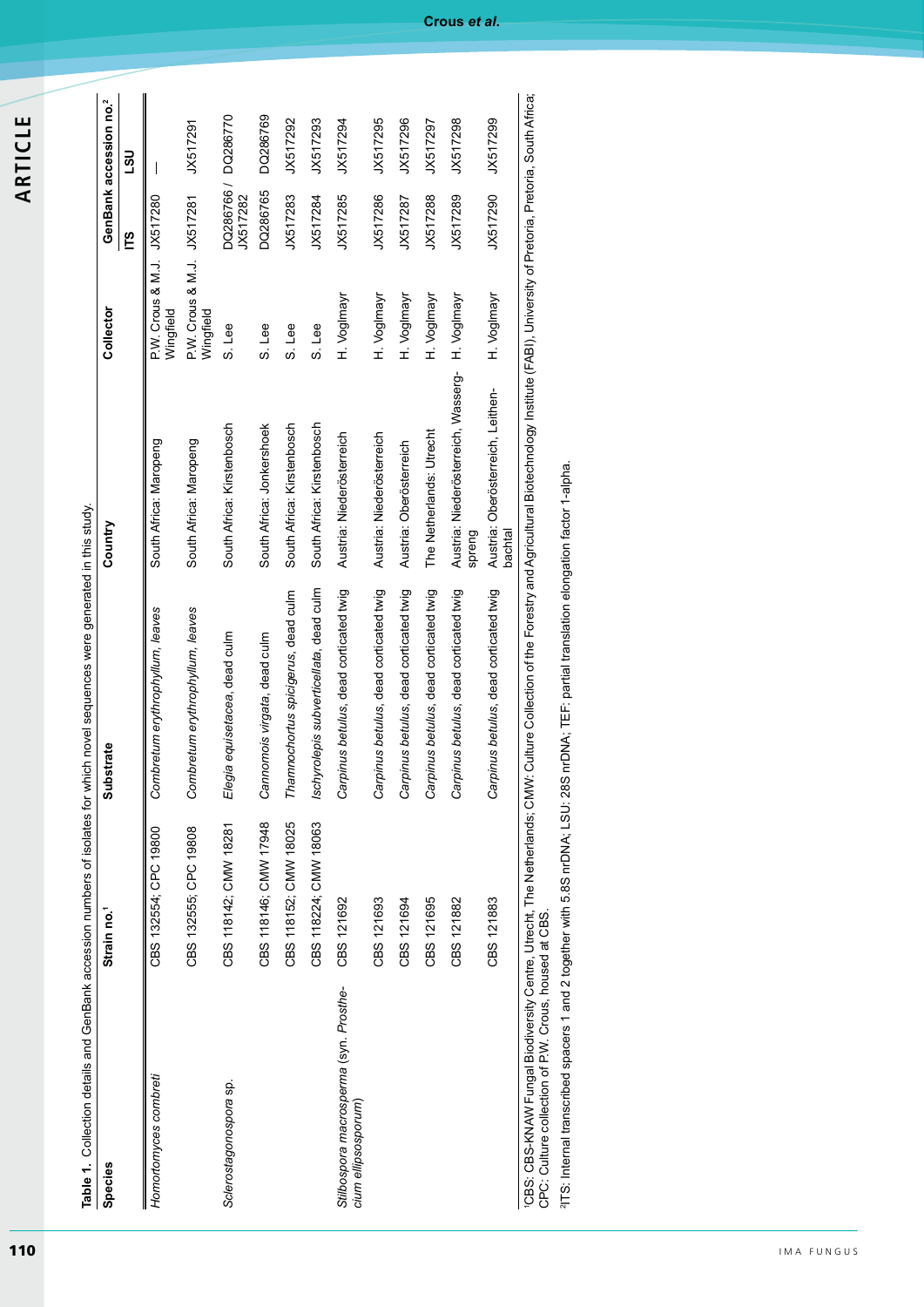operon spanning the 3' end of the 18S rRNA gene, both internal transcribed spacer regions, the 5.8S rRNA gene, and the 5' end of the 28S rRNA gene (ITS) was amplified using the primers V9G (de Hoog & Gerrits van den Ende 1998) and LR5 (Vilgalys & Hester 1990). The primers ITS4 (White et al. 1990) and LSU1Fd (Crous et al. 2009a) were used as internal sequence primers to provide sequences of high quality over the entire length of the amplicon. The LSU sequence alignment of Voglmayr & Jaklitsch (2008) was downloaded from TreeBASE (matrix M3536; www.treebase. org/treebase/index.html) and modified with additional sequences from NCBI's GenBank nucleotide database. The sequence alignment and subsequent phylogenetic analyses were carried out using methods described by Lombard et al. (2011); gaps were treated as "fifth state" data. Sequences derived in this study were lodged in GenBank (Table 1), the alignment in TreeBASE (www.treebase.org/treebase/ index.html), and taxonomic novelties in MycoBank (www. MycoBank.org; Crous et al. 2004).

# **Morphology**

Descriptions were based on slide preparations mounted in clear lactic acid from colonies sporulating on PNA. Observations were made with a Zeiss V20 Discovery stereomicroscope, and with a Zeiss Axio Imager 2 light microscope using differential interference contrast (DIC) illumination and an AxioCam MRc5 camera and software. Colony characters and pigment production were noted after 1 mo of growth on MEA, PDA and OA (Crous et al. 2009b) incubated at 25 °C. Colony colours (surface and reverse) were established using the colour charts of Rayner (1970).

# **RESULTS**

#### **Phylogenentic comparisons**

Amplicons of approximately 1 700 bases were obtained for the ITS region, including the first approximately 900 bp of LSU, for the isolates listed in Table 1. The LSU sequences were used to obtain additional sequences from GenBank, which were added to an alignment modified from that of Voglmayr & Jaklitsch (2008). The manually adjusted LSU alignment contained 46 sequences (including the outgroup sequence) and 850 characters including alignment gaps (available in TreeBASE) were used in the phylogenetic analysis; 253 of these were parsimony-informative, 36 were variable and parsimony-uninformative, and 561 were constant. The ITS sequences were used in a blast search of the GenBank nucleotide database in an attempt to identify the species.

A Bayesian analysis was conducted on the aligned LSU sequences using a general time-reversible (GTR) substitution model with inverse gamma rates and dirichlet base frequencies. The Markov Chain Monte Carlo (MCMC) analyses of two sets of 4 chains started from a random tree topology and lasted 506 000 generations, after which the split frequency reached less than 0.01. Trees were saved each 1 000 generations, resulting in 1 012 saved trees. Burn-in was set at 25 %, leaving 760 trees from which the consensus tree and posterior probabilities (PP's) were

calculated (Fig. 1).

Neighbour-joining analyses using three substitution models on the same LSU sequence alignment yielded trees with identical topologies and differed mainly with regard to the arrangement of the clades representing Umbilicariales and Teloschistales compared to that obtained from the Bayesian analysis (Fig. 1).

Parsimony analysis of the LSU alignment yielded 88 equally most parsimonious trees (data not shown; TL = 795 steps; CI =  $0.540$ ; RI =  $0.885$ ; RC =  $0.478$ ). Similar to the tree generated by MrBayes, the clades representing the Umbilicariales and Teloschistales were differently ordered in the parsimony phylogeny compared to the neighbourjoining and Bayesian analyses. Also, the Stilbospora-like strain isolated in this study moved to a basal position in Botryosphaeriales as sister to Phyllosticta in the parsimony analyses (data not shown). However, its position in Botryosphaeriales was not supported in the bootstrap analysis (data not shown).

A megablast search of the ITS sequence failed to reveal any high similarity hits in the general nucleotide database of GenBank. Highest levels of similarity were observed with Bagnisiella examinans (GenBank EU167562; Identities  $= 522/628$  (83 %), Gaps = 54/628 (9 %)), Botryosphaeria dothidea (GenBank DQ008327; "Identities" = 497/600 (83 %), Gaps = 58/600 (10 %)) and Sclerotinia homoeocarpa (GenBank GU002301; "Identities" = 515/622 (83 %), Gaps = 58/622 (9 %)). The Stilbospora-like strain isolated in this study is described in a new genus below.

# **Taxonomy**

#### Homortomyces Crous & M.J. Wingf., gen. nov. MycoBank MB801349

Etymology: Homortomyces, derived from "homo" (human being), "orto or origo" (origin) and "-myces" (fungus).

Hormotomyces resembles Stilbospora (Melanoconidaceae, Diaporthales), but is distinguished from that genus by having pycnidial condiomata, and conidia characterised by muriform septa (in exceptional cases), and lacking mucoid sheaths.

Description: Foliicolous, associated with leaf spots. Conidiomata pycnidial, black, globose, with central ostiole; wall consisting of 4-7 layers of brown textura angularis. Conidiophores reduced to conidiogenous cells or one supporting cell, hyaline, cylindrical, with 1-4 inconspicuous percurrent proliferations at apex. Paraphyses intermingled among conidiogenous cells, extending above conidia, hyaline, smooth, cylindrical, flexuous, apex obtuse, sparingly septate. Conidia brown, ellipsoid to subcylindrical, verruculose, transversely euseptate, septa with visible central pore, becoming muriformly septate in older cultures, apex obtuse, base truncate with visible scar, basal or displaced towards the side.

Type species: Homortomyces combreti Crous & M.J. Wingf. 2012.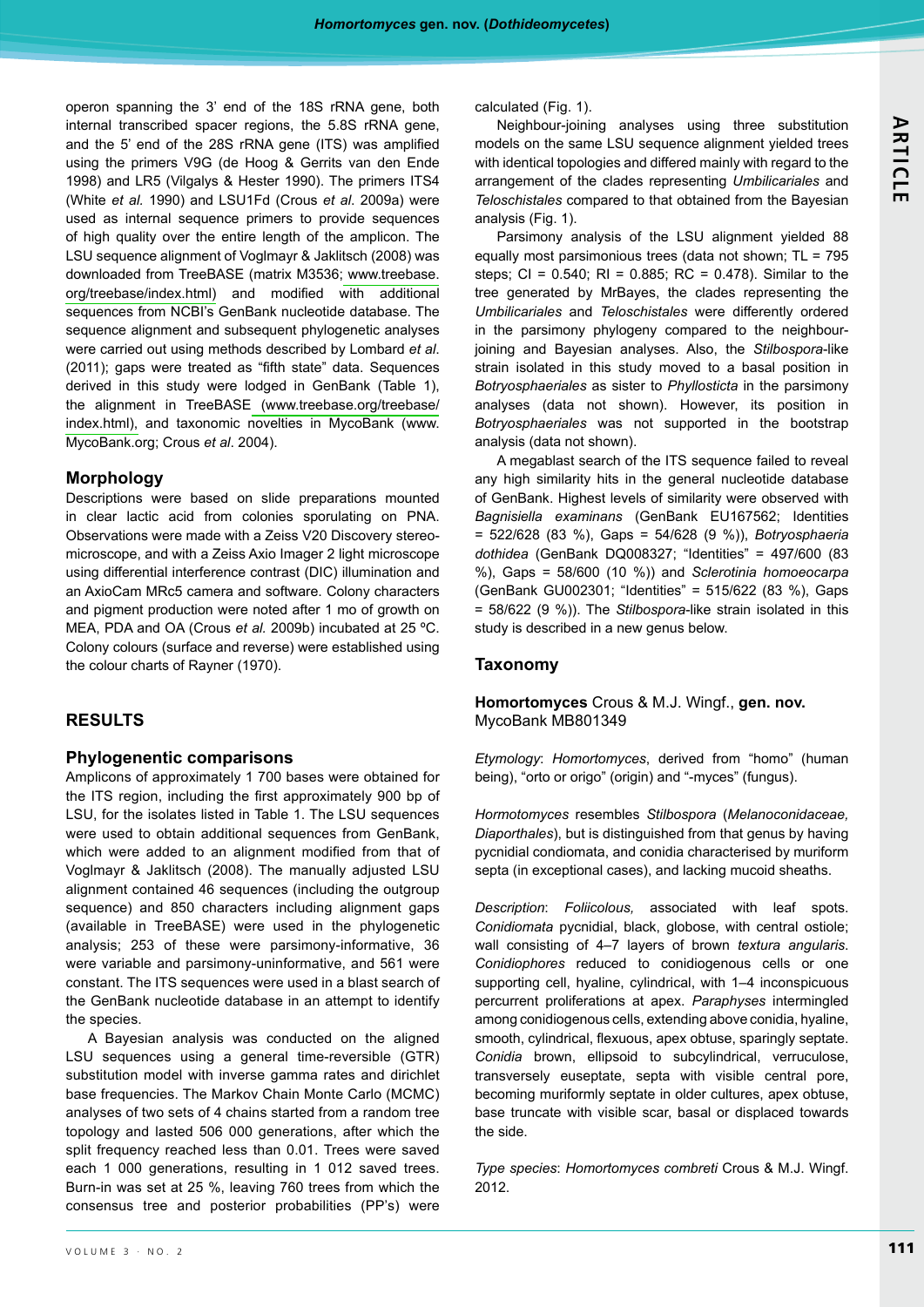



Fig. 1. Bayesian consensus phylogeny obtained from the analysis of the LSU sequence alignment. The scale bar represents the average number of substitutions per site, and posterior probability values are shown at the nodes. The novel species treated in this study is shown in red and novel sequences in bold. Orders are indicated in the coloured blocks. Branches also present in the strict consensus tree of the parsimony analysis are thickened and the tree was rooted on a sequence of Magnaporthe grisea (GenBank accession no. AB026819).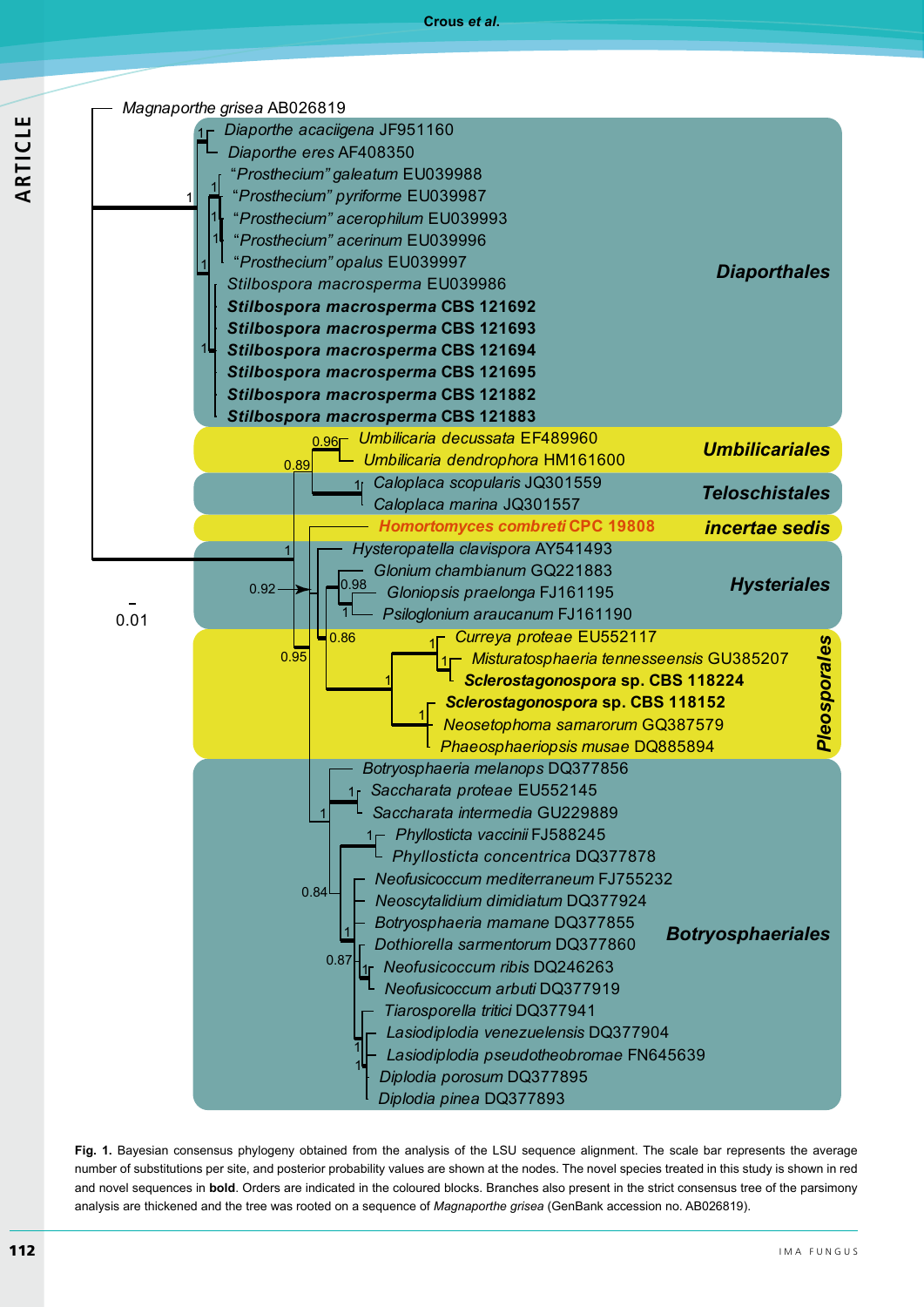

Fig. 2. Homortomyces combreti (CPC 19800). A. Rocky Highveld Grassland at Sterkfontein Caves, Maropeng. B-D. Prominent leaf spots on Combretum erythrophyllum, with black pycnidia. E. Sporulating pycnidial conidiomata on MEA. F. Paraphyses. G-J. Conidiogenous cells giving rise to conidia. K-P. Distoseptate conidia, showing septal pores, transverse septa, and flattened, eccentric, basal conidial hila. Scale bars = 10  $µm.$ 

Homortomyces combreti Crous & M.J. Wingf., sp. nov. MycoBank MB801350  $(Fig. 2)$ 

Etymology: After the genus Combretum on which the fungus was first found.

Type: South Africa: Gauteng, Maropeng, Sterkfontein Caves, The Cradle of Humankind, on leaves of Combretum erythrophyllum (River bushwillow; Combretaceae), 4 July 2011, P.W. Crous & M.J. Wingfield (CBS H-21049 holotype; cultures ex-type CPC 19800 = CBS 132554, 19801, 19808 = CBS 132555, CPC 19809).

Description: Leaf spots amphigenous, circular to subcircular, medium brown with dark brown margin, 2-7 mm diam. On MEA: Conidiomata pycnidial, amphigenous on leaves, black, globose, up to 500 um diam with central ostiole; wall consisting of 4-7 layers of brown textura angularis. Conidiophores reduced to conidiogenous cells or one supporting cell, hyaline, cylindrical,  $20-60 \times 3-5$  µm, with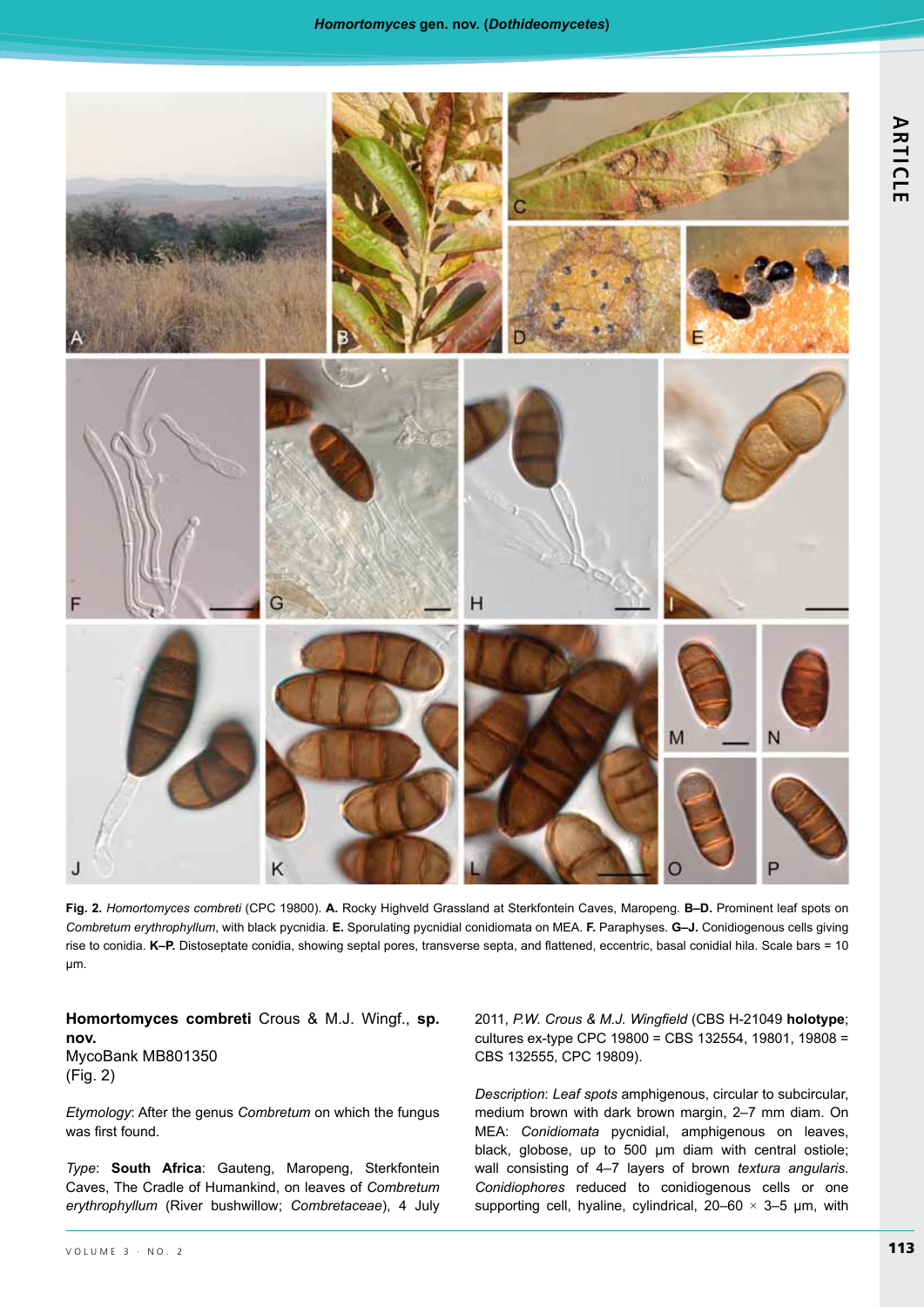1-4 inconspicuous percurrent proliferations at their apex. Paraphyses intermingled among conidiogenous cells, extending above the conidia, to 100  $\mu$ m long, 2–4  $\mu$ m diam, hyaline, smooth, cylindrical, flexuous, sparingly (1-3)-septate with obtuse apex; in old paraphyses the apical cell becoming swollen and clavate, with walls becoming thickened. Conidia  $(27-)32-38(-40) \times (11-)13-16(-18)$  µm, brown, ellipsoid to subcylindrical, verruculose, 3(-4)-euseptate, septa with visible central pore, becoming muriformly septate in older cultures, apex obtuse, base truncate with visible scar, basal or displaced towards the side, 3-3.5 µm diam.

Cultural characteristics: Colonies on MEA on 25 °C spreading, erumpent with sparse aerial mycelium and lobate, feathery margins, reaching 35 mm diam after 1 mo. Surface umber to chestnut; reverse chestnut, outer margin ochraceous.

# **DISCUSSION**

In a recent phylogenetic study, the type species of the genus Stilbospora, S. macrosperma was linked to a Prosthecium sexual state, P. ellipsosporum (Voglmayr & Jaklitsch 2006). Stilbospora macrosperma Pers. 1794 is the type species of Stilbospora Pers. 1794, while P. ellipsosporum Fresen. 1852 is the type species of Prosthecium Fresen. 1852. In moving to a single nomenclature (Hawksworth et al. 2011, Wingfield et al. 2012), it would be prudent to retain Stilbospora over Prosthecium, as the former genus includes a greater number of taxa, is the older genus (thus having priority), and is the more commonly used name by plant pathologists. Other than confirming this link, Voglmayr & Jaklitsch (2006) described several other Prosthecium-like species, which also had Stegonsporium Corda 1827 conidial morphs. Although Stegonsporium resembles Stilbospora, it differs from that genus in that conidia have longitudinal septa. Furthermore, taxa with Stegonsporium morphs cluster adjacent to Stilbospora s.str. (Voglmayr & Jaklitsch 2006), and represent a different morphological and phylogenetic entity, to which the name Stegonsporium applies. Prosthecium, however, is a later synonym of Stilbospora (Melanconidaceae, Diaporthales) in this taxonomy.

Homortomyces closely resembles Stilbospora in morphology, but can be distinguished by the pycnidial conidiomata with a central ostiole, whereas Stilbospora has acervulate conidiomata. Conidia of Homortomyces also lack mucoid sheaths, and are transversely distoseptate, becoming muriformly septate in older cultures. Other genera with rather similar conidia to consider include Endocoryneum, Hendersoniopsis, Angiopomopsis, and Ceratopycnis, but none of these genera have paraphyses (Sutton 1980), and thus are easily distinguished morphologically from Homortomyces.

Based on our parsimony analysis, Homortomyces resides in Botryosphaeriales (Dothideomycetes), in which it appears to represent a family basal to Botryosphaeriaceae (results not shown). The Botryosphaeriaceae includes more than 17 genera that have Botryosphaeria-like ascomata (Crous et al. 2006, Damm et al. 2007 Phillips et al. 2008, Rojas et al. 2008), and are commonly associated with stem cankers and leaf spots of woody hosts (Slippers & Wingfield 2007). Several conidial genera in Botryosphaeriales have pycnidial conidiomata with paraphyses and conidiogenous cells with percurrent proliferation. However, the description of Homortomyces as a coelomycetous genus characterised by distoseptate conidia does not fully fit the morphological concept for this order. Both the distance and Bayesian analyses place Homortomyces in the backbone of the phylogenetic tree of Dothideomycetes (e.g. Fig. 1) and, pending collection of additional species of this genus or more closely allied genera, it is best treated as *incertae sedis* rather than referred to an any existing or a new family.

Homortomyces combreti is the only fungus closely associated with a destructive leaf and shoot disease of C. erythrophyllum, and it is most likely the causal agent of this disease, though this has not yet been proven experimentally. Given the damage caused to these trees, it will be important to establish its pathogenicity and then to consider strategies to manage the disease, which is damaging large numbers of amenity trees. Although the primary infections occur on young leaves and shoots, the infections subsequently appear on larger branches and main stems, resulting in obvious stem cankers.

# **ACKNOWLEDGEMENTS**

We thank the technical staff, Arien van Iperen (cultures), Marjan Vermaas (photographic plate), and Mieke Starink-Willemse (DNA isolation, amplification and sequencing) for their invaluable assistance.

# **REFERENCES**

- Crous PW, Gams W, Stalpers JA, Robert V, Stegehuis G (2004) MycoBank: an online initiative to launch mycology into the 21st century. Studies in Mycology 50: 19-22.
- Crous PW, Schoch CL, Hyde KD, Wood AR, Gueidan C, et al. (2009a) Phylogenetic lineages in the Capnodiales. Studies in Mycology 64: 17-47.
- Crous PW, Slippers B, Wingfield MJ, Rheeder J, Marasas WFO, et al. (2006) Phylogenetic lineages in the Botryosphaeriaceae. Studies in Mycology 55: 235-253.
- Crous PW, Verkley GJM, Groenewald JZ, Samson RA (eds) (2009b) Fungal Biodiversity. [CBS Laboratory Manual Series 1.] Utrecht: Centraalbureau voor Schimmelcultures.
- Crous PW, Wingfield MJ, Park RF (1991) Mycosphaerella nubilosa a synonym of M. molleriana. Mycological Research 95: 628-632.
- Damm U, Fourie PH, Crous PW (2007) Aplosporella prunicola, a novel species of anamorphic Botryosphaeriaceae. Fungal Diversity 27: 35-43.
- Fleminger D (2008) World Heritage Sites of South Africa: the cradle of humankind. Johannesburg: 30 Degrees South Publishers.
- Hawksworth DL, Crous PW, Redhead SA, Reynolds DR, Samson RA, et al. (2011) The Amsterdam Declaration on Fungal Nomenclature. IMA Fungus 2: 105-112; Mycotaxon 116: 491-500
- Hoog GS de, Gerrits van den Ende AHG (1998) Molecular diagnostics of clinical strains of filamentous basidiomycetes. Mycoses 41:  $183 - 189.$